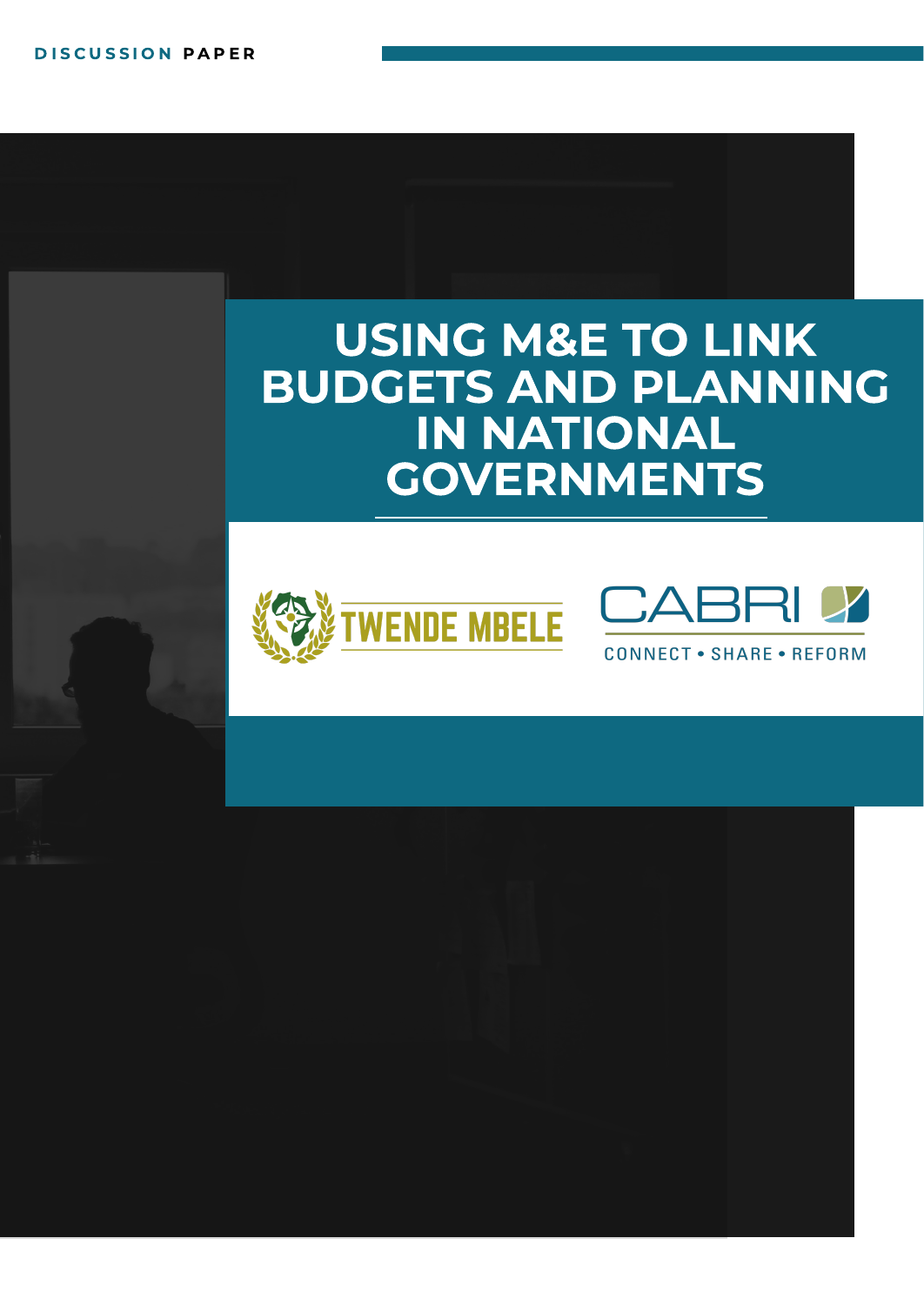# Discussion Paper: Using M&E to Link Budgets and Planning in National **Governments**

March 2022

#### I. Introduction:

As governments increasingly face a demand in accountability, there has been a growing focus in using evidence to inform plans and link them better with budgets. With significant public financial management reforms across emerging markets and developing countries in the last two decades, there are a range of budgeting tools, systems and processes that governments have adopted to align policy goals to planning needs. However, there are still specific challenges in the extent to which future national plans and budgeting decisions are grounded in evidence on specified criteria, including cost effectiveness of the previous national plans and budgets.

There are some common barriers that have been identified across the budgeting and planning process of African countries. National plans can be oftentimes unrealistic, unaffordable or under-estimate the full range of capabilities required for implementation. In addition, budgets may not reflect national plans, react to changing policy priorities and emerging evidence from monitoring and evaluation (M&E) systems. There is seldom a connection or usage of past year's program performance to inform the future budgeting process, which may be due to mis-aligned timelines of evidence generation, national planning and national budgeting. This literature review is a starting point to understand how some of these challenges could be addressed with new and existing tools in the Global South and highlight factors that can affect their implementation.

It is part of a series of scoping activities expected to lead to the development of a multi-faceted program of work that supports the improved linkage of the planning, budgeting and M&E systems in the six Twende Mbele countries (Benin, South Africa, Niger, Kenya, Uganda and Ghana), and improve capacity of government officials to understand, use and present evidence; and improve leadership for evidence use across various levels of government.

#### II. The Budget process and M&E:

Monitoring and evaluation processes help inform policy decision making in different spheres of government, including budget formulation. Even though M&E is predominantly used to track and evaluate various government programs and policies, it can play a critical role in improving the cost effectiveness of the program budgets<sup>[1](#page-1-0)</sup>.

The current guidance from OECD and PEFA (Public Expenditure and Financial Accountability Framework) says that national budgets should be linked to national development plans and medium-term strategic priorities that go beyond the traditional annual cycle and recognizes the alignment of budgets with strategic planning to identify the resources required to achieve planned outputs and outcomes. Challenges often exist despite using various budgeting tools because of a lack of technical capacity, weak

<span id="page-1-0"></span><sup>1</sup> (*M&E Systems and the Budget.*2010)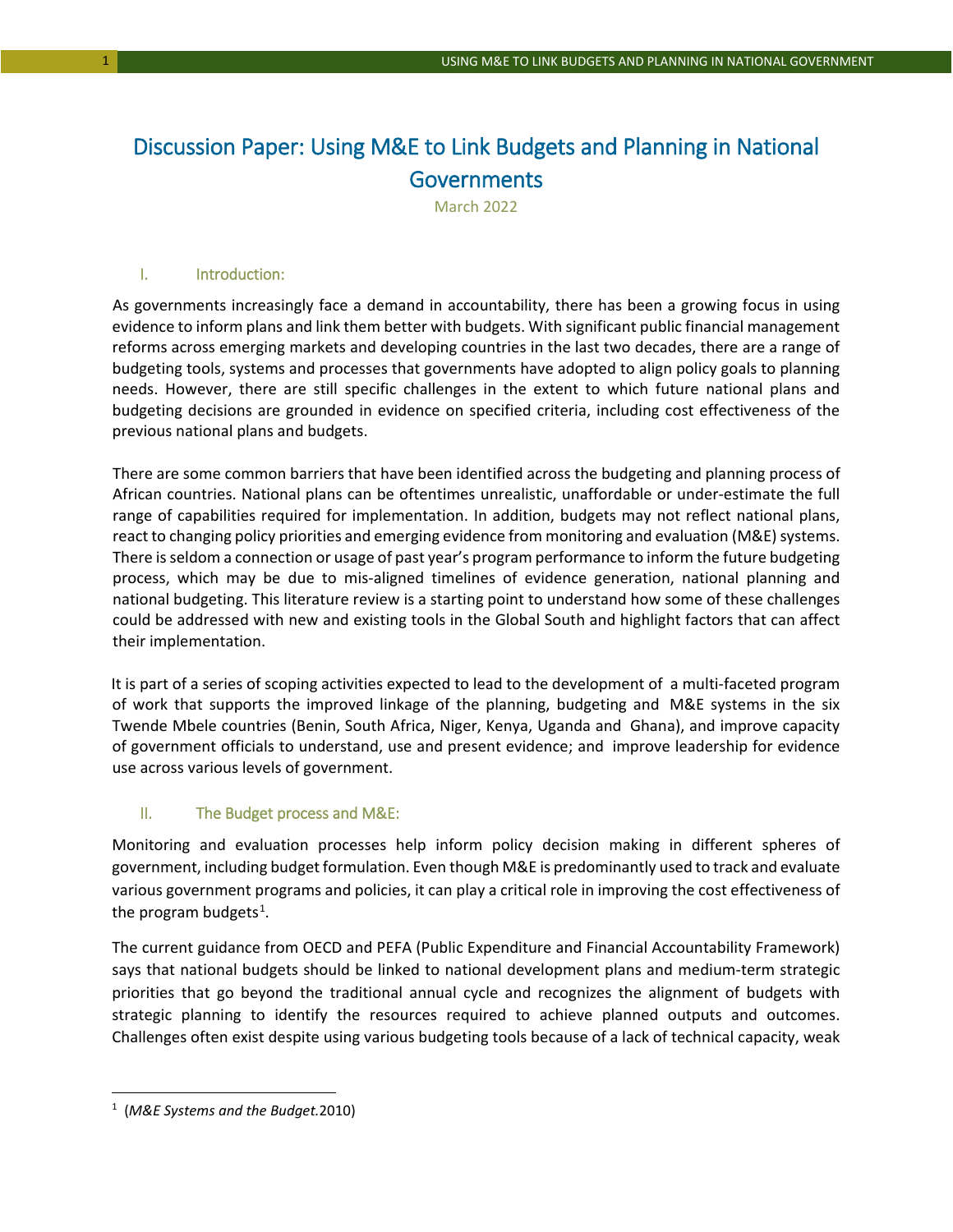data management systems (and inadequate performance data), and an overall lack of understanding of why M&E is important in budgeting.

Therefore, even if there are different tools that allow for the linkage between national plans and budgets, their implementation can vary depending on country strategies on Public Financial Management (PFM) reform. This review looks at specific strategies that can either enhance the usage of existing tools in the system like Medium-Term Budgeting, Public Expenditure Reviews or incorporate new tools like the World Bank's readiness assessment for M&E implementation. Medium term budgeting as a PFM reform, creates an effective link between annual budgets and national priorities, while performance-based budgeting is another tool that can enable the implementation of the medium-term budgeting.<sup>[2](#page-2-0)</sup> (OECD)

The budget process involves various actors and stakeholders, some of which are common across different countries. A standard budget process involves the Ministry of Finance as the key stakeholder, which coordinates with the rest of the government to formulate the annual budget.

M&E can interact with all stages of the budget process and inform decision making both from the formulation to execution of the budget. Broadly, there are three ways in which monitoring and evaluation is integrated in the budget process through various degrees of performance-based budgeting<sup>[3](#page-2-1)</sup>-

- 1) Presentational performance budgeting involves the provision of performance information in parallel with the annual budget, e.g., sector ministries can publish M&E data or attach performance reports on programs at the end of the budget year. These reports could be used by the legislature for budget negotiations but there is no requirement to do so without a formal process and is used as a transparency exercise or as background information for policy makers.
- 2) Performance-informed budgeting presents performance information in a systematic manner alongside the financial allocations, with the objective of facilitating policy makers in taking account of this information, to the extent that they may deem appropriate, when deciding upon with the budget allocations.
- 3) The most rigid form of performance based budgeting (PBB) is Direct Performance Budgeting where performance information is linked to previously stated objectives and will have direct consequences for the budget allocations. However, when funding is tied to specific performance targets, there is limited scope for evaluations and the system tends to be rigid to changing priorities or contexts.

Based on evidence from the IMF, for even the most basic version of PBB to be functional, there are some key pre-requisites or factors of success --

- 1) Availability of information about the objectives and results of the government expenditure in the form of key performance indicators and program evaluation.
- 2) A budget process that is designed to facilitate the use of this information in budget spending decisions, including simple expenditure reviews and processes. This is further aided by programbased classification of expenditure.

 $\overline{a}$ 

<span id="page-2-0"></span><sup>2</sup> (Anderson, 2008)

<span id="page-2-1"></span><sup>&</sup>lt;sup>3</sup> (Anderson, 2008)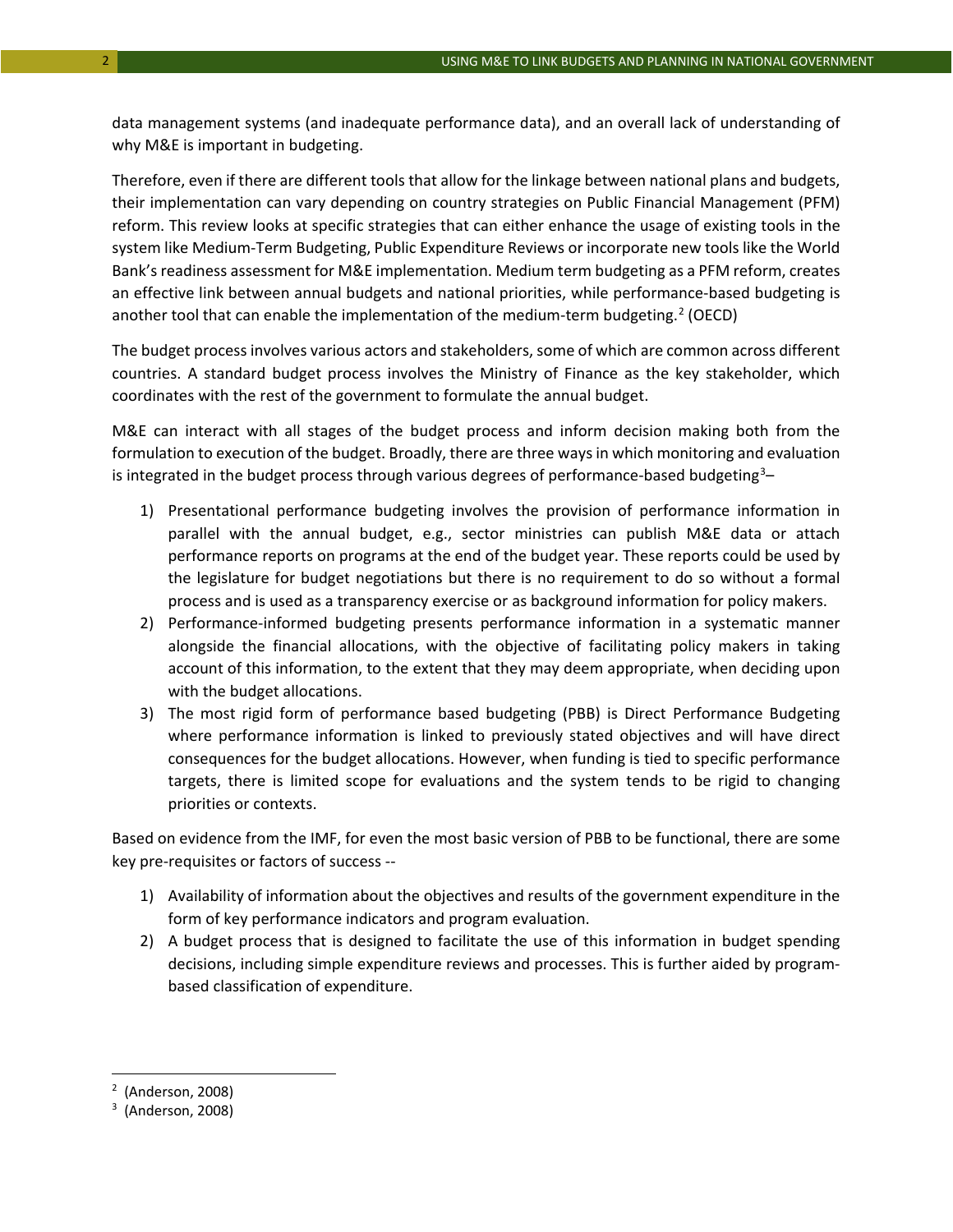3) Spending agencies are required to explicitly define the outcomes that its services aim to deliver to the public and provide the Ministry of Finance and decision-makers during the budget preparation process the key performance indicators of its services.

The following schematic shows the specific ways in which M&E interacts with the Budget Cycle:



*Figure 1: M&E and the budget cycle[4](#page-3-0)*

Next we discuss the challenges and strategies in integrating performance information in the budget process, where M&E is a tool to achieve that integration.

# III. Existing common challenges in incorporating M&E into budget processes:

There are various challenges when it comes to incorporating M&E in the budget process. Most countries incorporate performance information in their budgets, which can be helpful if it is used by the right actors in the budget process. The literature review and research by Twende Mbele shows that even though M&E systems have been adopted in many countries in sub-Saharan Africa, there remains a vast degree of underutilization of the data and information from M&E activities, which calls for a greater alignment and prioritization in budget execution and formulation.

A self-evaluation from east African countries and diagnostics from Pacific Island Countries showed the key issues were,

- There are critical missing links between budgets and national/sector priorities, where budgets do not usually reflect the latter, within a resource constrained macro-economic framework.
- Budget management controls are not adequate which can ensure that expenditures, both capital and recurrent are in line with approved allocations. This impedes the analysis of spending on programs against program performance, to feed back into the policy planning cycle.

<span id="page-3-0"></span><sup>4</sup> (*Results, Performance and Trust in Government* 2010)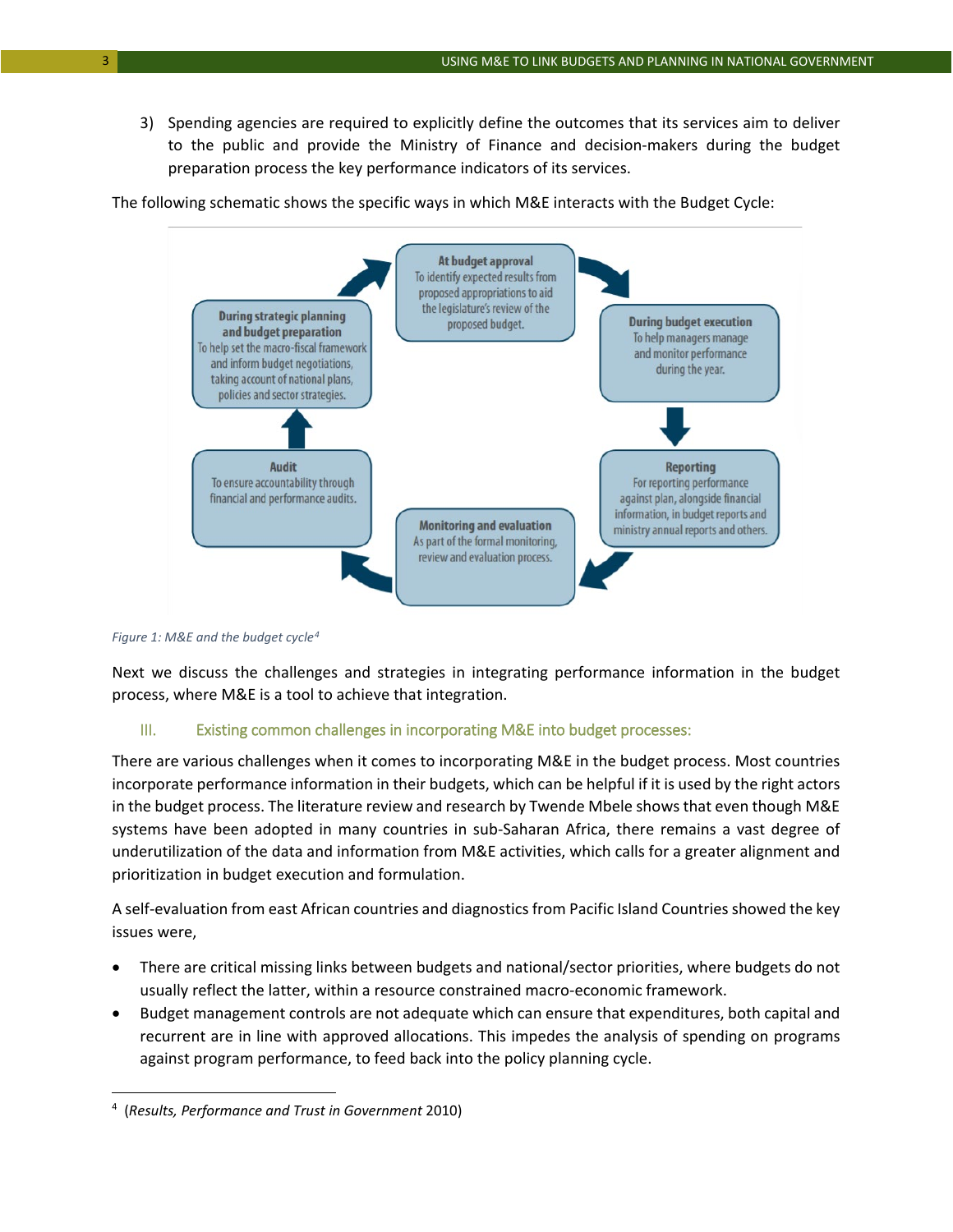- Lack of a country-appropriate medium-term expenditure frameworks (MTEF) that incorporates long term policy goals in the budget.
- Challenges with off-budget support projects that are not reviewed, costed and monitored explicitly and not captured in line ministry proposals and national budget documents.
- Most budget documents have limited or no reference to planned priorities, without narratives to explain use of current (and future direction) of estimated revenue and expenditure.
- Weak institutional links between the national/sector planning functions and budget functions within government can further exacerbate the lack of coordination between planning and budgeting, due to the common practice of separating planning and budgeting departments/ministries/staff resources.
- The Cabinet may devote inadequate time to discussing budget realities and deciding development priorities holistically and might focus mostly on budget allocations based on requests raised by the specific line ministry. Moreover, Cabinet procedures may not be systematic in approving policy changes throughout the year without appropriate fiscal reviews or medium-term prioritization
- There can be a lack of alignment between monitoring of perfromance indicators for national/sector plans and the measurement of service delivery, and budget monitoring and expenditure management. Budget reporting is limited to monitoring expenditure against allocations and led by finance ministries and focuses on aggregate expenditure, expenditure against the budget allocation by agency and type (e.g., salaries, wages). Whereas national/sector plan reporting is led by planning agencies and sector ministries, focusing on broad development outcomes without drawing any strong links between these outcomes and government spending. Therefore, it becomes difficult to ascertain the effectiveness of actual expenditure on specific policy and planned priorities within individual sectors.
- There may be a lack of common understanding of the benefits of M&E among various levels in government which creates resistance to the introduction of these reforms
- The reforms enacted to introduce M&E are not entirely reconciled with the laws, regulations and procedures in place to completely reap the benefits of the reforms.
- There is often more focus on reform technicalities like developing reporting templates and perfromance indicators without establishing how this information would be used to improve decision making in prioritization and allocation of resources
- Ministries and agencies may lack the adequate skills and capacity to analyze this performance information and integrate it with financial information through the Integrated Financial Management Information Systems (IFMIS)

#### IV. Strategies and tools to better integrate M&E with the budget process

Given these challenges, it is evident that there needs to be a more robust link between national planning and budgeting at different stages of the budget process. Based on the experience of the assessment of Pacific Island countries, as well as countries in sub-Saharan Africa like Ghana, there are specific strategies and tools that can be incorporated to improve the usage and consumption of M&E in the budget and planning process: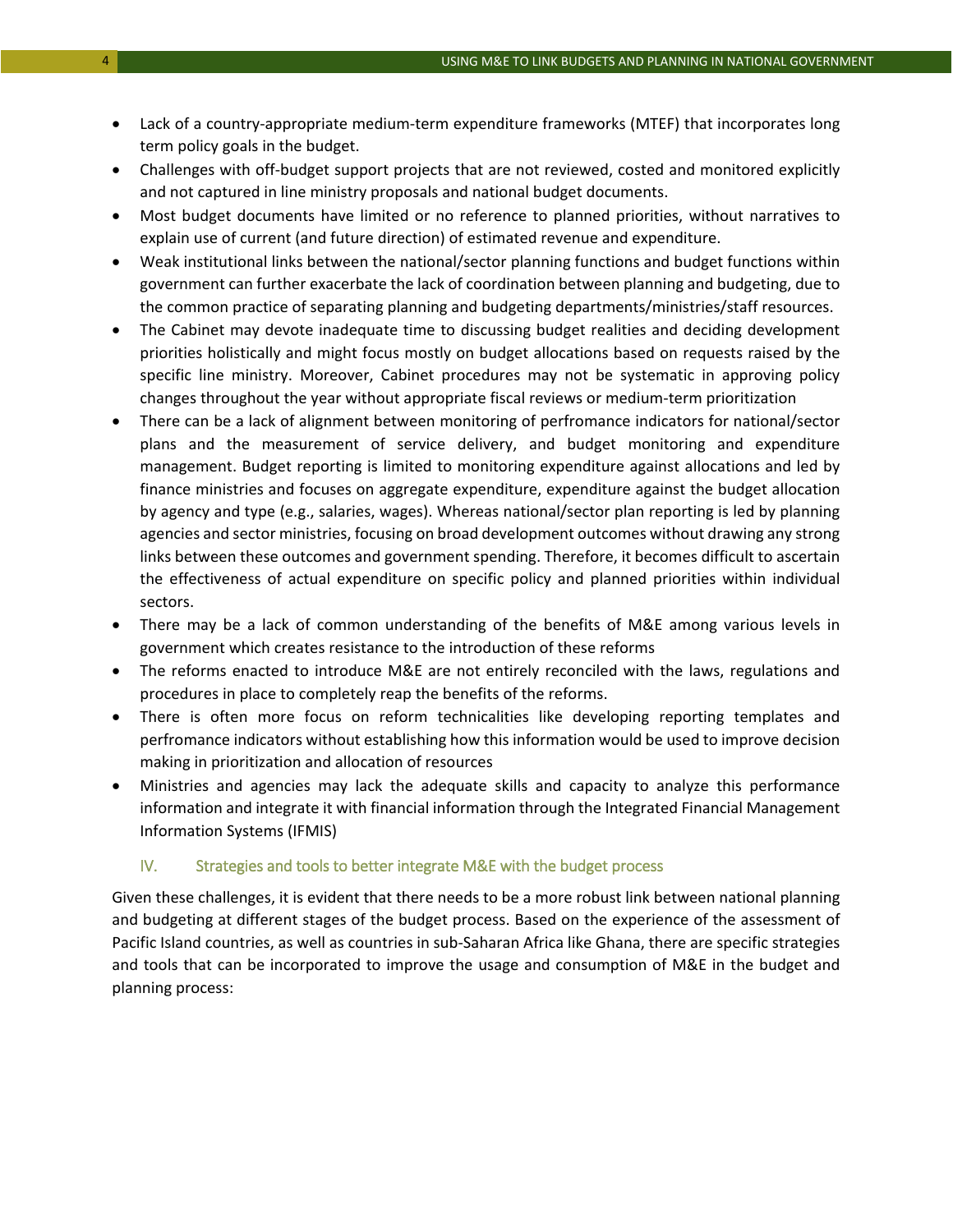#### 1. Linking the national planning and budget process<sup>[5](#page-5-0)</sup>:

Integrating national planning and budgets is not a straightforward process, however, the following lessons emerge as potential strategies, which include using already existing tools, to initiate the linkages:

- Creating ownership of the national development agenda which goes beyond the Ministry of Finance to various sector ministries and departments, as well as the private sector and civil society organizations.
- Strengthening institutional linkages between planning and budgeting through strong political leadership and specifically through a clear coordinating mandate with a unit in the Ministry of Finance or a separate entity, which works with the teams of both the planning agency and the Ministry of Finance.
- Creating sector groups within the Ministry of Finance (education, health etc.) to generate ownership and resourcing and reorganizing central agency (Ministry of Finance) with combined responsibilities on budget analysis, planning and resource mobilization, and primarily coordinate with their counterparts in the line ministries
- Requiring budget documents to have narratives on direction of current and future expenditure estimates, including data on implementation of projects/policies approved in the past, and new approved projects or policies
- Requiring ministry of Finance to conduct "Budget Impact reviews" of all policy/project proposals (included those externally funded) to have reviews of impact before consideration by Cabinet for decision
- Introducing a strategic phase in the budget cycle early in the budget cycle to incorporate preliminary consideration of the government's broad expenditure priorities. Introducing a strategic phase and a medium-term perspective into the budget process can foster a greater appreciation of priorities and assists in building stronger links between planning and budgeting. It specifically reviews national and sector plan priorities and new policy initiatives. These can then be framed within the overall budget context. A strategic phase in the budget process also assists in facilitating the prioritization of competing policy initiatives and helps to reconcile costs to available resources. It also enables more detailed scrutiny of budget proposals by sector ministries, the ministry of finance, and political decision makers. (UN 2018) (IMF 2009)
- Developing an MTEF that is suited to the capacity levels in the government, can help achieve greater coordination and integration of planning and budgeting system. A full MTEF process may not be feasible in low-capacity environments, but a phased approach can be implemented.
- This can be followed by a simple public expenditrue review process which should have specific reporting requirements for program expenditures for the past year accompanied by basic performance information on programs.

#### 2. Implementing a readiness assessment for M&E<sup>[6](#page-5-1)</sup>:

Readiness Assessments can help countries diagnose their M&E capacity and systems to understand what incentives are in place, and what demand exists for such information. Evidence from various developed and developing countries shows that incentives and demand for information on results is the most

 $\overline{a}$ 

<span id="page-5-0"></span><sup>5</sup> (*Challenges of Developing MTEFs and PBB in East Africa .*2016)

<span id="page-5-1"></span><sup>6</sup> (Zall et al., 2011)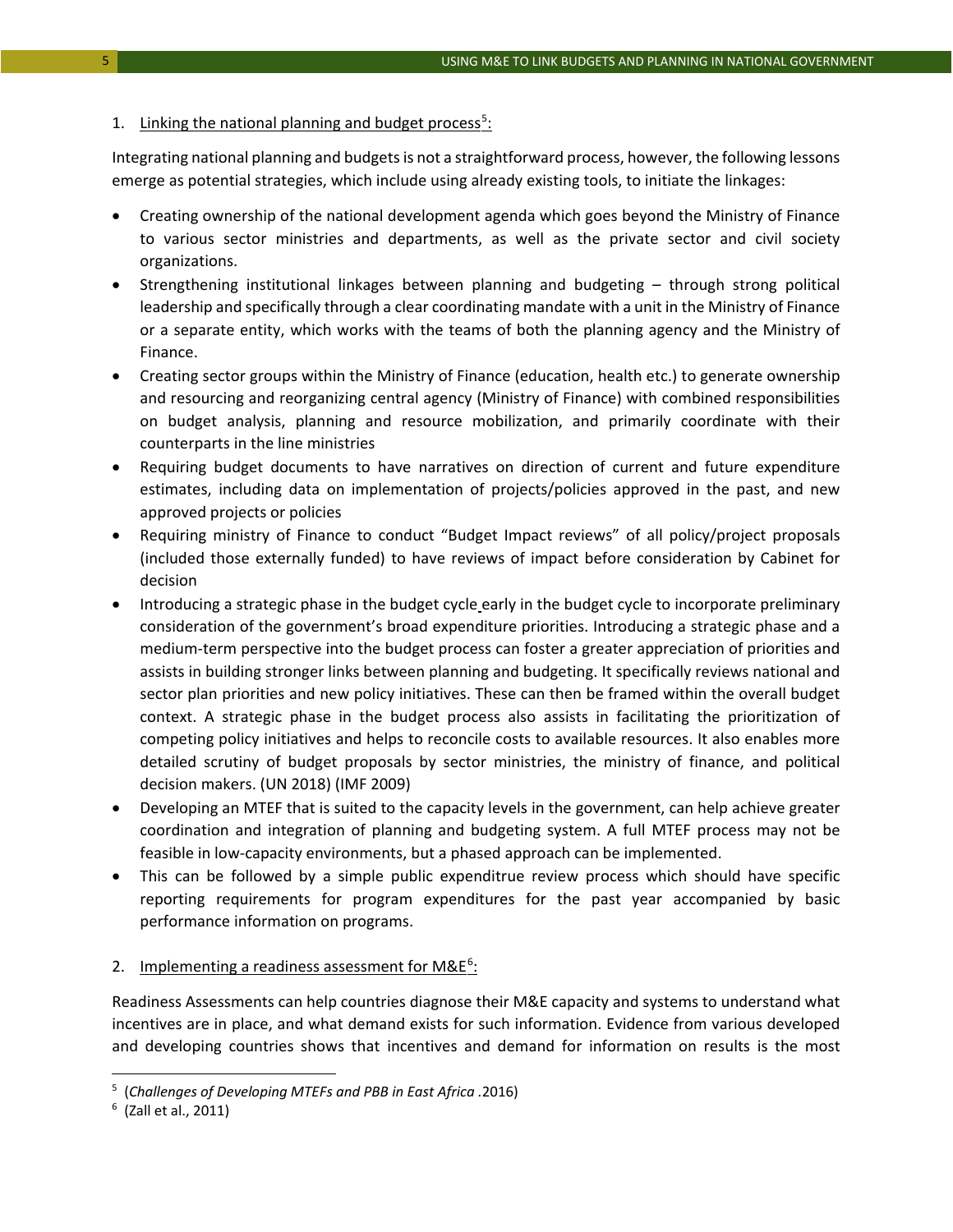important determinant of the degree to which these systems add value in linking program performance with resource allocation. The M&E readiness assessment can provide key insights into understanding where the gaps in demand exist, which can help address the challenge of better utilization of M&E .

A readiness assessment is a diagnostic tool – a questionnaire – to understand the following

- i) What can be measured and monitored?
- ii) What is currently being measured and monitored both within national development plans and budget performance
- iii) Who are the stakeholders involved in the various aspects of reporting?
- iv) Who consumes the reported information and where is it being delivered?

On the demand side, a readiness assessment can help identify the status of demand for monitoring and performance information from a breadth of stakeholders and identify ways to harmonize incentives and stakeholder engagement to improve accountability, transparency and learning.

On the supply side, a readiness assessment can identify strengths and gaps in country capacity develop and use M&E tools over the long run, alongside other budgetary tools that M&E will compliment, like medium term budgeting.

For example, in Egypt, the readiness assessment provided crucial information about potential entry points for designing an M&E system by identifying existing strong champions in government to support the process. Moreover, in Egypt the Minister of Finance supported the move to performance-based management and provided the necessary political leadership to form key perfromance partnerships with ministerial counterparts across the government. Therefore, there was significant buy in from the government before an elaborate M&E system was implemented.

# 3. Strengthening indicator reporting links between Budgets and National plans

Creating adequate performance indicators without over burdening the system is key for the success of operationalizing the use of M&E.

- Since the budgets focus on expenditure outcomes while plans focus on development outcomes, it is important to create an effective link between the two by identifying a set of common and comparable indicators for both plans and budgets. The commonality of indicators would allow the M&E framework to track both plan and budget performance in an integrated manner and against each other to measure cost-effectiveness of programs.
- One of the tools that can incorporate common indicators and used for the purpose of integrating plans and budgets through M&E is the **Public Expenditure Review** (PER). A PER can help the government assess whether the budget allocations reflect policy priorities of the government and whether the desired outcomes are being achieved.
- There should be a narrative in the budget documents that draws a link between the trends of performance indicators and budget allocation. They can also include expenditure estimates for the current budget year and for medium-term budgeting, with reference to medium-term plans and priorities.
- Producing performance indicators is not enough and monitoring needs to be combined with program evaluations, where possible. Impact evaluations are the most rigorous and scientific form of producing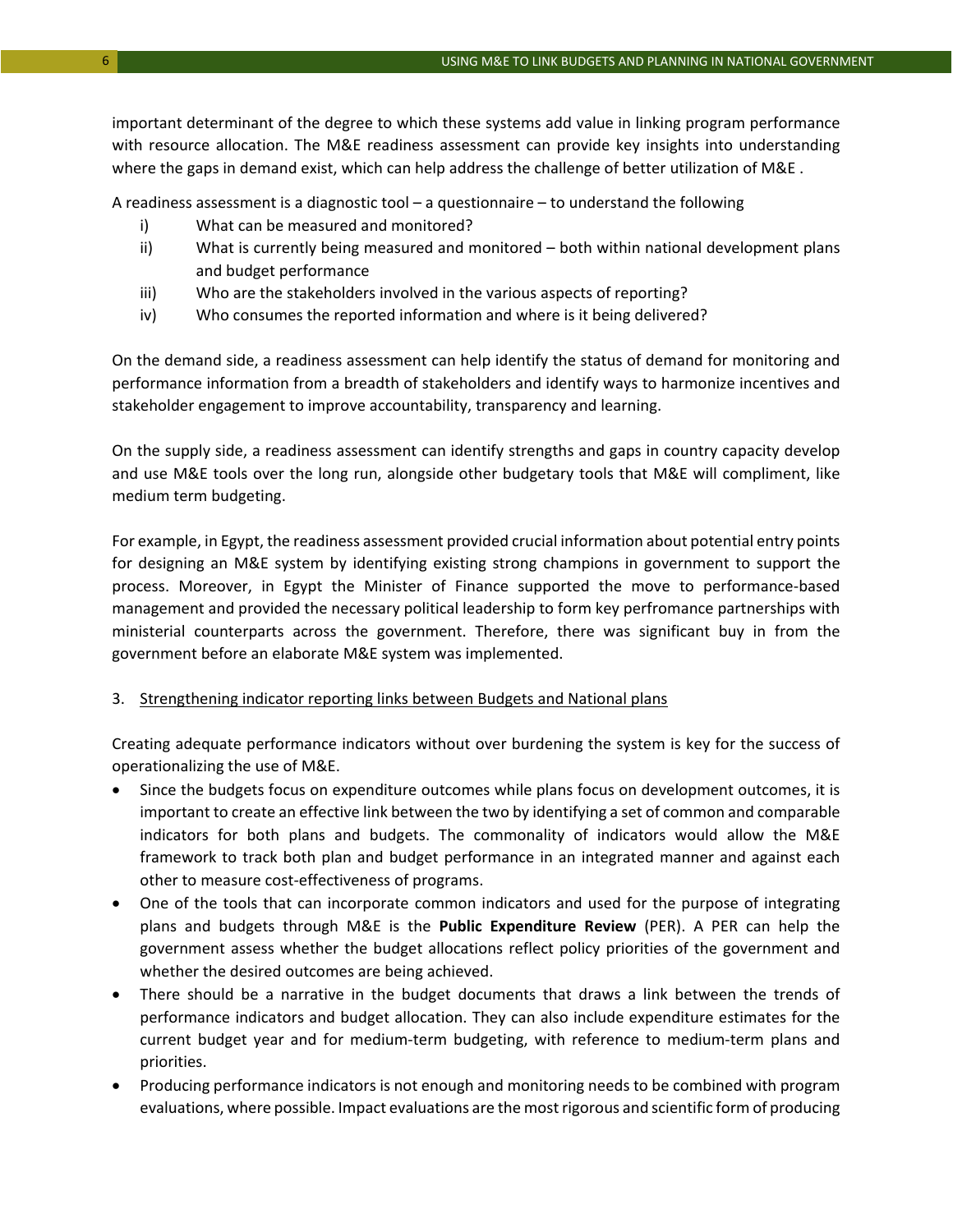evidence of program perfromance that directly establish a causal linkage between the intervention and the impact on beneficiaries. However, impact evaluations can be expensive, lengthy and cannot be conducted on a regular basis to actively identify program success within a budget cycle. Therefore, there is a need for more rapid, frequent but comprehensive evaluations. Rapid evaluations can be carried out in the same budget year and inform budgetary processes as well. For example, Chile conducted almost 250 rapid evaluations between 1997 and 2010 – and the evaluation schedule is determined by the Ministry of Finance and Congress. The evaluations are conducted by the expert consultants and monitored by the Chilean Budget office and used during Chilean budget negotiations. Even though desk-based evaluations are not rigorous, they can provide significant insights into operational issues relevant to budgetary considerations. (M&E links)

#### 4. Reliable and consistent information and financial management systems:

For establishing common indicators and tracking performance of plans and budget simultaneously, it is important to have a system of reconciling the performance of programs with the budgetary allocations made to them over the course of the year. However, a key pre-requisite for that is to have a wellfunctioning IFMIS and a good cash management system for cash forecasting and managing arrears. It is not necessary that the performance data be linked to the Financial Management Information system (which would be a more advanced system), however, there would need to be a process in place to reconcile the program related financial data to the performance data in the course of a year to ensure that the Ministry of Finance and the line ministries are in agreement on the cash allocated to specific programs and the corresponding activities and outputs generated. This reconciliation between the IFMIS and performance data at a program level would also be critical for the spending review process.

# 5. M&E skills training for staff across all ministries and agencies

Some of the key challenges with implementing M&E systems is that the staff responsible for implementing and executing these processes may not either completely understand the purpose of doing M&E or may not see an advantage to it, which is from a missing "M&E mindset". To enable a consistent understanding of the importance of incorporating performance information in the budget cycle, there needs to be significant investment in providing M&E training to all staff, irrespective of whether they are directly involved in M&E processes or not. This would help develop consensus on the importance of assessing performance across the board and make it easier to create a buy in on implementing these processes in government.

# 6. Synchronizing the national plan and budgeting cycles<sup>2</sup>

If the cycles of reviewing national plans and budgeting are more coordinated, it can enable joint reporting and integration of performance and expenditure information in the budget, as discussed earlier. The following schematic describes an example of how this can occur in an annual budgeting cycle.

- 1) National development plans are prepared in advance of the budget cycle, with explicitly defined policy goals that can feed into the budget formulation process
- 2) The National plan can then help determine

<span id="page-7-0"></span><sup>7</sup> (UNESCAP, 2018)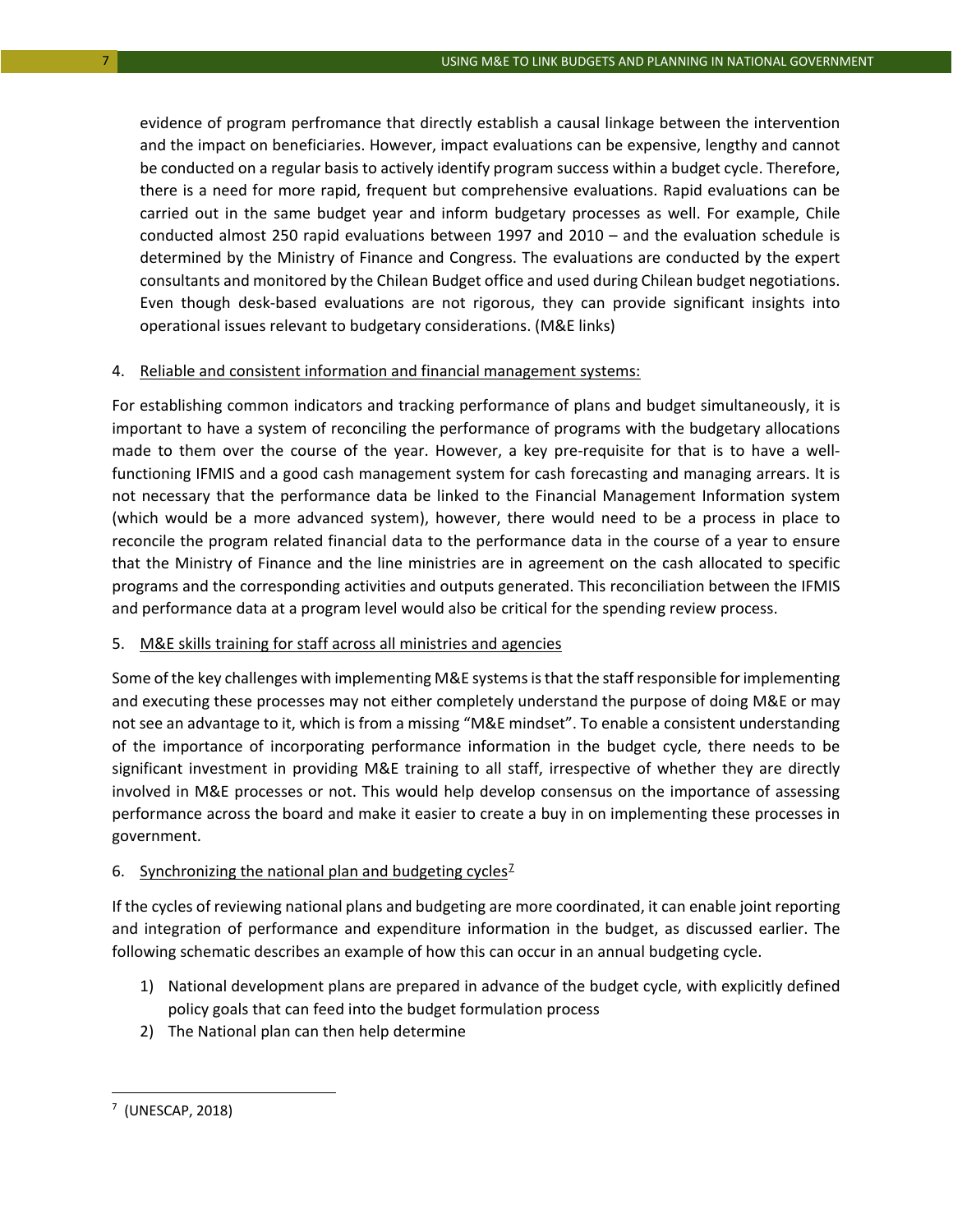- a. the MTEF which is clearly linked to sector plans, with each sector having an idea of their medium-term resource ceilings
- b. specific sector ministry plans with outcomes
- 3) The above two components will then be reviewed in the Strategic Phase of the annual budget, where the national development plans are linked to planned expenditures and available resources
- 4) The Strategic Phase should result in an agreement of the final policy priorities to be achieved in the given budget cycle and associated common performance indicators for performance and expenditure
- 5) The budget formulation and implementation phase will follow the strategic phase, with performance monitoring through the budget implementation cycle, done by sector ministries and the specific sector teams within the Ministry of Finance, coordinated by a single entity in the planning ministry (as an example)
- 6) At the end of the budget cycle, the public expenditure review will use all the performance information, which will then be fed into the subsequent year's budget cycle.



*Figure 2: Schematic of integrating M&E with the budget process[8](#page-8-0)*

Additionally, evidence from IMF shows that there are certain common factors that have contributed to a successful linkage of M&E to budgets:

1) Senior government officials in the Ministry of Finance were convinced that the present budgetary toolkit was insufficient to deal with adequate fiscal planning to achieve specific development objectives, which was often catalyzed by periods of fiscal austerity, volatile revenues, or crises of confidence in the government's ability to spend wisely – which often combined to create a sense of urgency for reform.

<span id="page-8-0"></span><sup>8</sup> Author's illustration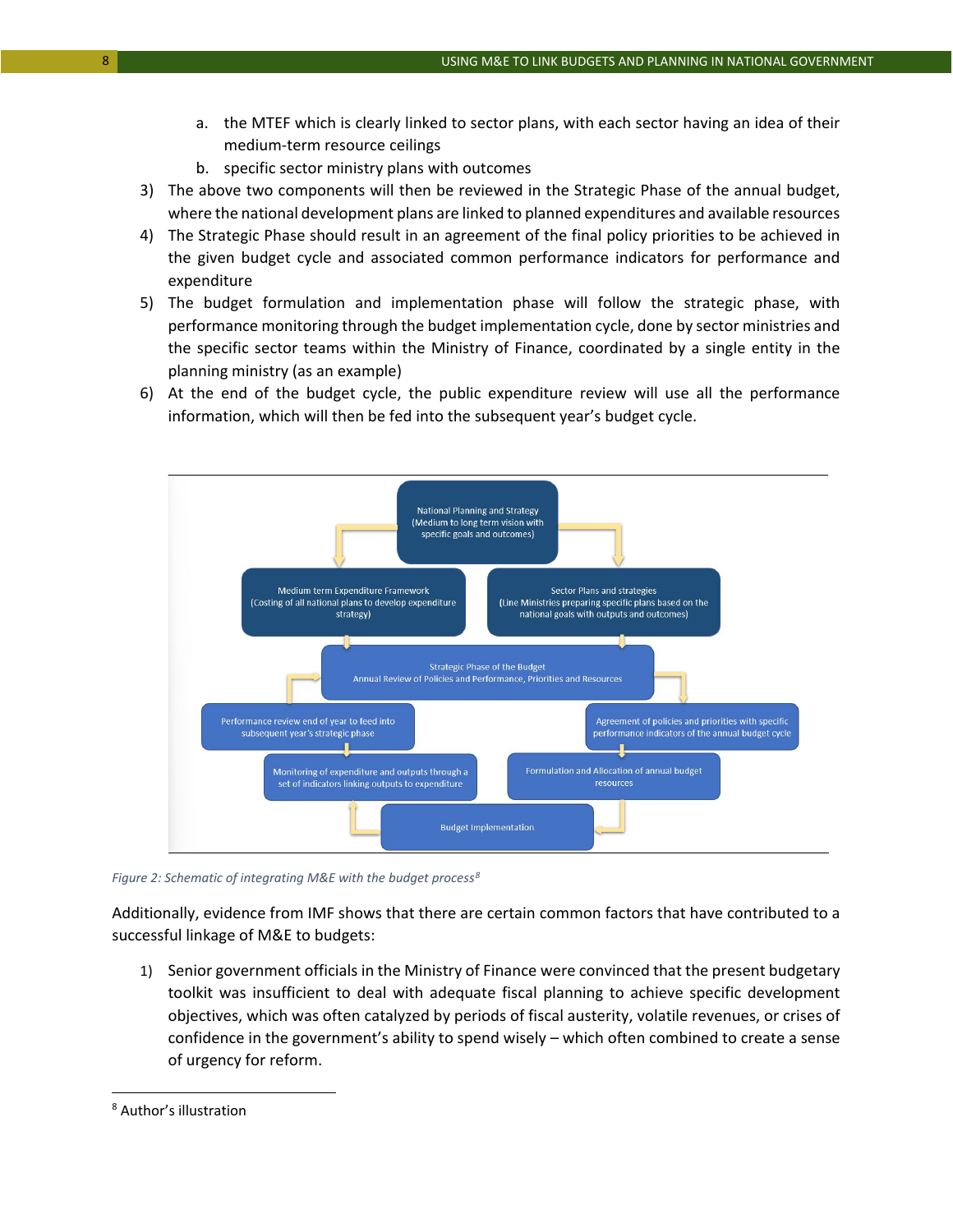- 2) There were individuals or islands of excellence who were the "champions" ready to sell performance information as a product for the technical and political benefits of different stakeholders – in a centralized ministry like the Ministry of Finance.
- 3) The above two were instrumental in providing an impetus to the ministers and political leaders to adopt an M&E mindset and overcome resistance.
- 4) Delegating M&E to ministries and agencies is an important factor not only for the buy-in of reforms, but also manage the workload of a centralized M&E system (or within a Ministry of Finance). When ministries operate perfromance indicators and buy into the evaluation results, it forestalls many potential conflicts later in the budget negotiation process with the Ministry of Finance. A stronger stake of ministries increases the likelihood of M&E results being used for managerial purposes within ministries, to benefit operational efficiencies.

The case of Paraguay<sup>[9](#page-9-0)</sup> shows a successful performance informed framework which was a result of a government's decision to implement performance-based budgeting to establish a more direct link between public expenditure and resource allocation. Paraguay followed a phased approach where it started using performance information in 2004 but it was only in 2011 that government laid the groundwork for a more comprehensive performance framework. According to the framework, the Ministry of Finance exercises the role of control, monitoring and evaluation of the information submitted by the Agencies and Entities of the State under the performance informed framework.

There are three main tools adopted under this framework –

1) Performance indicators. These indicators provide qualitative and quantitative information related to outcomes on goods and service provision. In 2015, there were 166 performance indicators applied against 57 programs, subprograms and projects from the central administration.

2) Public Management Annual Reviews (Balances Anuales de Gestión Pública BAGP). The BACPs are annual reviews where ministries and agencies report the progress achieved during the fiscal year, in terms of objectives, goals and results, and set the institutional commitments for the next fiscal year. These documents are presented to Congress and are available on the webpage of each institution.

3) Public programme evaluation. This is a form of ex-post evaluation report on the evolution of public programmes, comparing the achieved results with the initial objectives. There have been 26 public programmes/sub-programmes evaluated in the past 5 years.

<span id="page-9-0"></span><sup>9</sup> (OECD, 2018)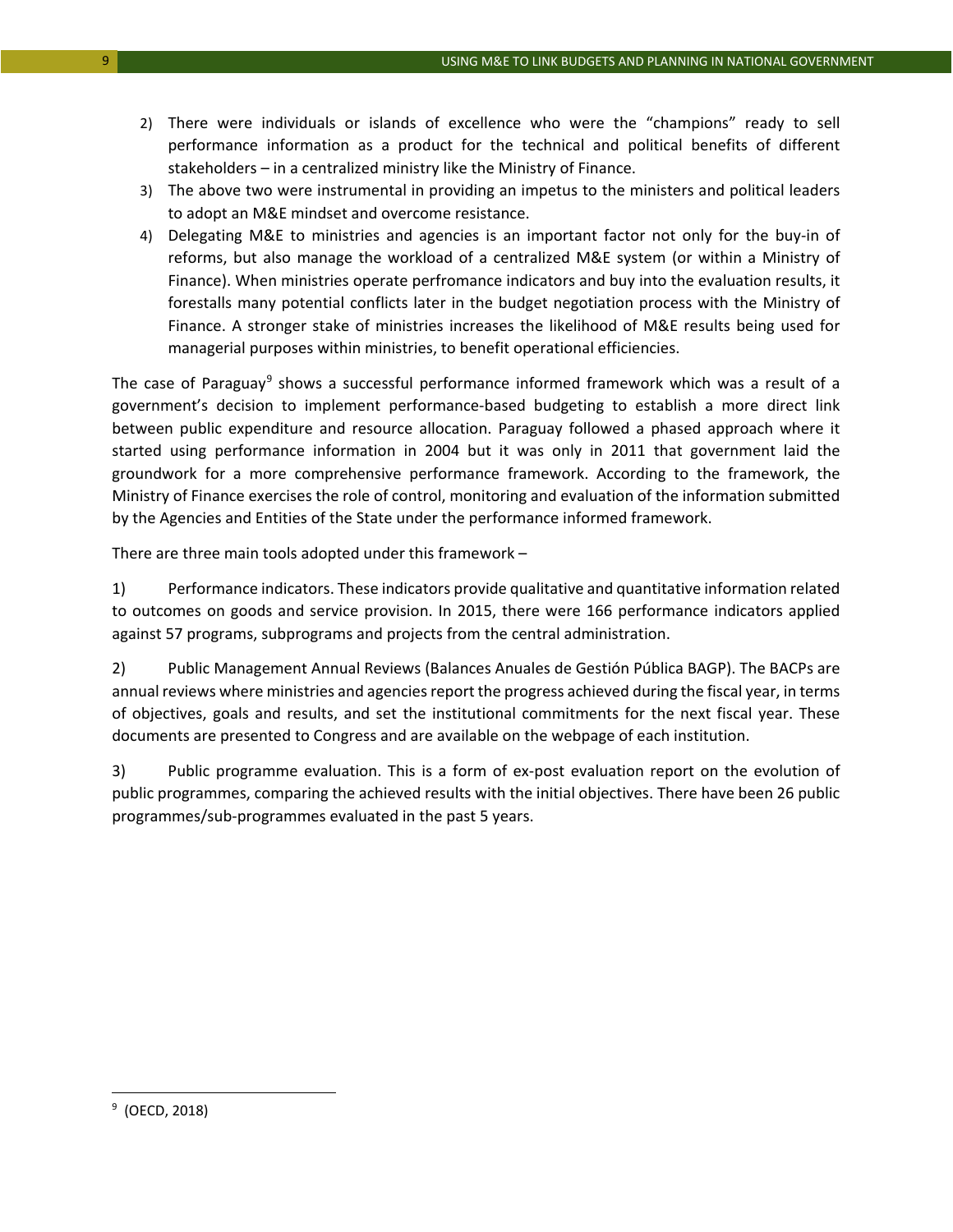#### V. Conclusion

This literature review provides a starting point for further discussion on how to improve the integration of the three processes - M&E, national planning, and budgeting. There are several factors and prerequisites that can determine the success integrating the systems which include – cultivating an M&E mindset in institutions, ministerial ownership of the M&E process, integration of data systems that track financial and performance information and streamlining indicators across the three processes. Conducting a readiness assessment before implementing an M&E system would help develop a system that is more suited to the country context. Existing tools like MTEF, PERs can be leveraged to enhance the use of M&E through creating dependencies between the M&E information and these specific outputs. Ultimately, the integration of these systems will depend on signficant synchronization between various government agencies, and M&E can be leveraged to be a tool of coordination as well as accountability.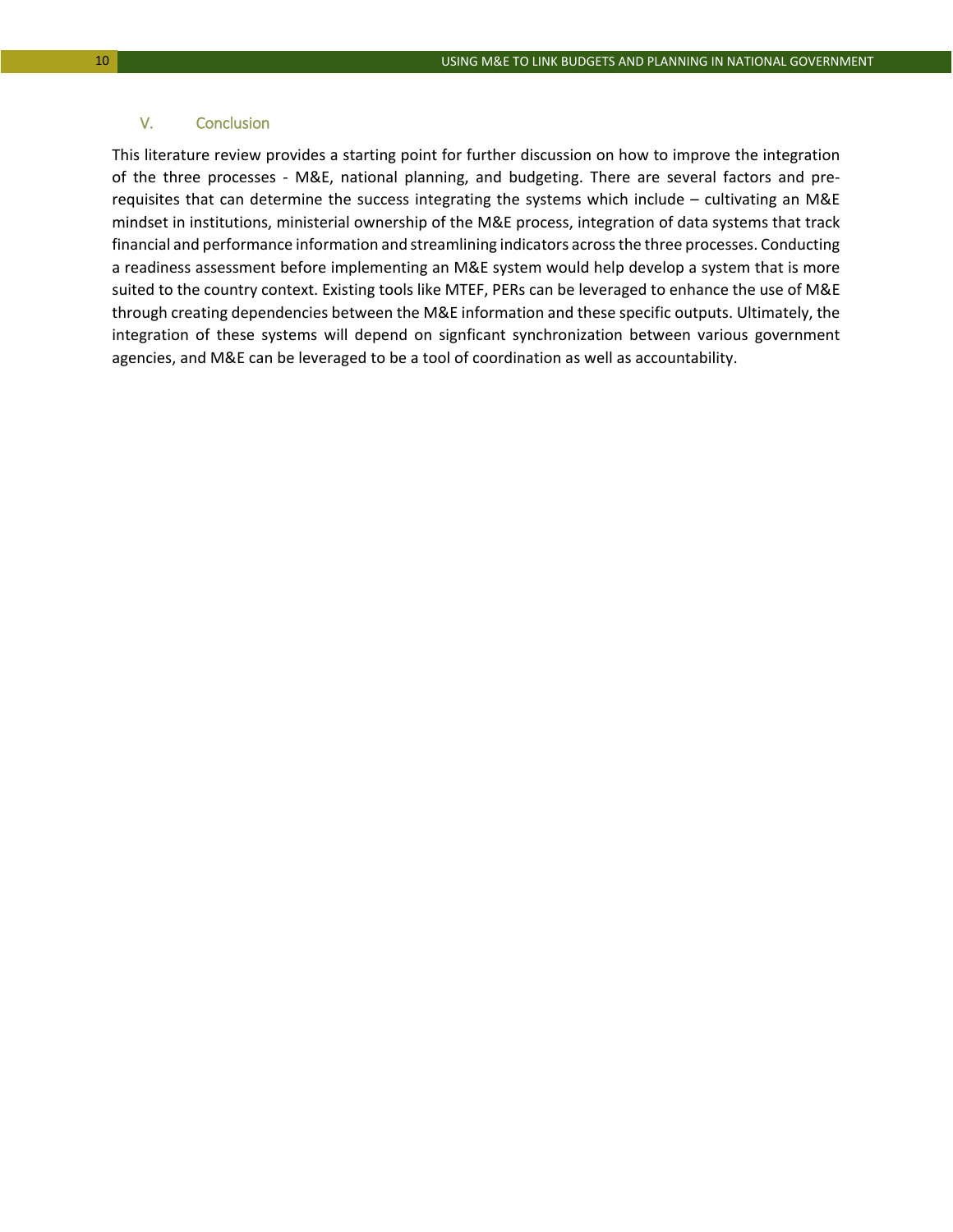#### VI. Bibliography

Allen, Richard, Taz Chaponda, Lesley Fisher, and Rohini Ray. "Medium-Term Budget Frameworks in Sub-Saharan African Countries," SSRN Electronic Journal, 2017. https://doi.org/10.2139/ssrn.3043168.

Anderson, Barry. "Performance Budgeting: A Users Guide," 2008.

Bank, Asian Development. *Results-Based Public Sector Management: A Rapid Assessment Guide*. Asian Development Bank, 2012.

https://www.vlebooks.com/vleweb/product/openreader?id=none&isbn=9789290928393.

"Challenges of Developing MTEFs and PBB in East Africa ." IMF, March 1, 2016.

De Renzio, Paolo. "Aid, Budgets and Accountability: A Survey Article," Development policy review 24, 24, no. 6 (November 2006): 627–45. https://doi.org/10.1111/j.1467-7679.2006.00351.x.

Goldman, Ian, and Mine Pabari. *Using Evidence in Policy and Practice: Lessons from Africa*. Taylor & Francis, 2020.

"How to Structure Budgets to Enable the Use of Evidence," 2013.

Kusek, Jody Zall. "GET Brief: Assessing Country Readiness for M&E Assessing Country Readiness for Results-Based Monitoring and Evaluation to Support Results Informed Budgeting," January 1, 2011.

Lienert, Ian. "Role of the Legislature in Budget Processes." CABRI. Palgrave Macmillan, 2012.

https://doi.org/10.1057/9781137315304.0016.

Mackay, Keith Robin, and Robin MacKay Keith Robin MacKay. *How to Build M&E Systems to Support Better Government*. Independent Evaluation Group Studies. Herndon: World Bank Publications, 2007. https://doi.org/10.1596/978-0-8213-7191-6.

"M&E Systems and the Budget." World Bank, 2010.

"M&E: Tools, Methods and Approaches." World Bank, 2004.